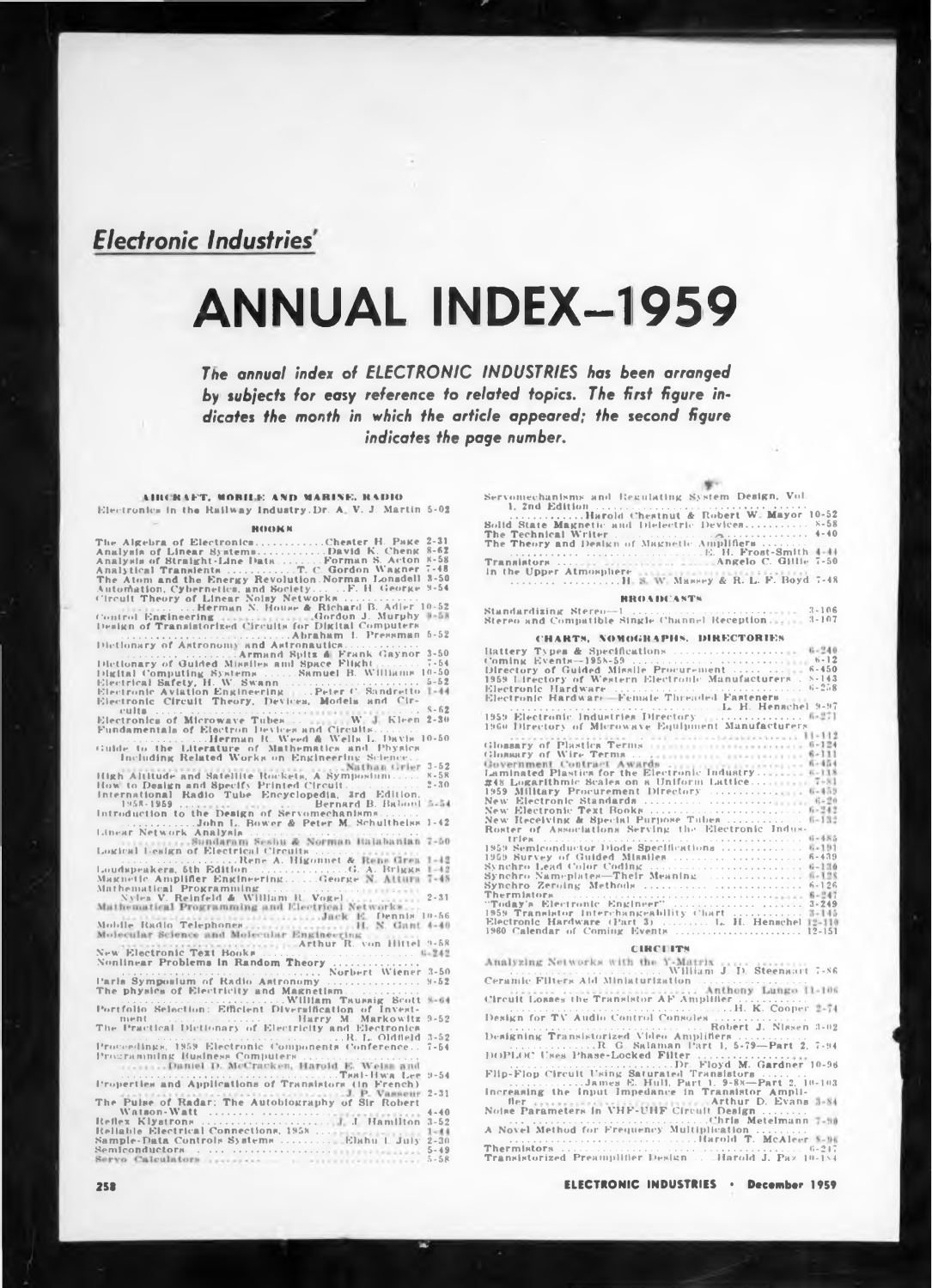# *Electronic Industries*

# **ANNUAL INDEX-1959**

*The annual index of ELECTRONIC INDUSTRIES has been arranged by subjects for easy reference to related topics. The first figure indicates the month in which the article appeared; the second figure indicates the page number.*

**tllKKIFT. MORII.E »ND MARINE. <sup>H</sup> MHO** Electronics in tha Railway Industry.Dr. <sup>A</sup> V. J. Martin 5-02

## **hooks**

| Control Engineering (experiences) Gordon J. Murphy 8-58<br>Design of Transistorized Circuits for Digital Computers                                                  |
|---------------------------------------------------------------------------------------------------------------------------------------------------------------------|
| Dietionary of Astronomy and Astronautica<br>Armand Spitz & Frank Gaynor 3-50                                                                                        |
| Electronic Circuit Theory, Devices, Models and Cir-                                                                                                                 |
| Fundamentals of Electron Devices and Circuits                                                                                                                       |
| Herman R. Weed & Wells L. Davis 10-50<br>Guide to the Literature of Mathematics and Physics Including Related Works on Engineering Science.                         |
|                                                                                                                                                                     |
| High Altitude and Satellite Rockets, A Symposium x-58                                                                                                               |
| $2 - 30$                                                                                                                                                            |
| $3 - 54$                                                                                                                                                            |
| John L. Bower & Peter M. Schulthelas 1-42                                                                                                                           |
| Linear Network Analysis<br>Mundaram Seshu & Norman Halabanian<br>$7 - 50$                                                                                           |
| Logical Lesign of Electrical Circuits<br>Rene A. Higonnet & Rene Grea<br>$1 - 12$                                                                                   |
| Loudspeakers, 5th EditionG. A. Briggs 1-42                                                                                                                          |
| Maknetic Amplifier Engineering George N. Atturn 7-48<br>Mathematical Programming<br>Nylea V. Reinfeld & William R. Vogel                                            |
| $2 - 31$<br>Mathematical Programming and Electrical Networks                                                                                                        |
|                                                                                                                                                                     |
| Mobile Radio Telephones. Jack E. Dennis 10-56<br>Molecular Science and Molecular Engineering . N. Cant 4-40<br>New Strategies Rest Doctor Arthur R. von Hittel 9-58 |
|                                                                                                                                                                     |
|                                                                                                                                                                     |
|                                                                                                                                                                     |
| Paris Symposium of Radio Astronomy<br>$9 - 52$<br>The physics of Electricity and Magnetism                                                                          |
| Portfolio Selection: Efficient Diversification of Invest-<br>$9 - 64$                                                                                               |
|                                                                                                                                                                     |
| ment<br>The Practical Dictionary of Electricity and Electronica                                                                                                     |
| Proceedings, 1959 Electronic Components Conference 7-54                                                                                                             |
|                                                                                                                                                                     |
| $19 - 54$<br>Properties and Applications of Translators (in French)                                                                                                 |
|                                                                                                                                                                     |
|                                                                                                                                                                     |
| Reliable Electrical Connections, 1958<br>Sample-Data Controls Systems  Elahu I July<br>$1 - 44$                                                                     |
| $2 - 30$<br>$5 - 49$                                                                                                                                                |
| $5 - 58$                                                                                                                                                            |

| Servomechanisms and Regulating System Design, Vol.                                               |
|--------------------------------------------------------------------------------------------------|
| Harold Chestnut & Robert W. Mayor 10-52                                                          |
| Solid State Magnetic and Dielectric Devices 8-58                                                 |
|                                                                                                  |
| The Theory and Design of Magnetic Amplifiers                                                     |
|                                                                                                  |
|                                                                                                  |
| In the Upper Atmosphere satisfacturers contract contract<br>H. S. W. Massey & R. L. F. Boyd 7-48 |
| <b>RROADCASTS</b>                                                                                |
| Stereo and Compatible Single Channel Reception.  3-107                                           |

| The Technical Writer reconstruction of the contract $\mathcal{L}$<br>$9 - 9U$<br>The Theory and Design of Magnetic Amplifiers<br>E. H. Frost-Smith 4-44                                                                                                                                                                                                                                   |
|-------------------------------------------------------------------------------------------------------------------------------------------------------------------------------------------------------------------------------------------------------------------------------------------------------------------------------------------------------------------------------------------|
|                                                                                                                                                                                                                                                                                                                                                                                           |
| In the Upper Atmosphere catalog continuous contract<br>H. S. W. Massey & R. L. F. Boyd 7-48                                                                                                                                                                                                                                                                                               |
| <b>BROADCASTS</b>                                                                                                                                                                                                                                                                                                                                                                         |
| $3 - 106$<br>Standardizing Stereo-1<br>Stereo and Compatible Single Channel Reception<br>$3 - 107$                                                                                                                                                                                                                                                                                        |
| CHARTS, NOMOGRAPHS, DIRECTORIES                                                                                                                                                                                                                                                                                                                                                           |
| Directory of Guided Missile Procurement   6-450<br>1959 Lirectory of Western Electronic Manufacturers 8-143                                                                                                                                                                                                                                                                               |
| 1959 Electronic Industries Directory (E. H. Henschel 9-97)<br>1960 Directory of Microwave Equipment Manufacturers                                                                                                                                                                                                                                                                         |
| $K-118$<br>Laminated Plastics for the Electronic Industry<br>#48 Logarithmic Scales on a Uniform Lattice 7-81<br>1959 Military Procurement Directory  6-453<br>$6 - 949$<br>New Electronic Text Books<br>New Receiving & Special Purpose Tubes  6-132<br>Roster of Associations Serving the Electronic Indus-                                                                             |
| 1959 Semiconductor Diode Specifications  6-191<br>Thermistors (2002) (2003) (2003) (2004) (2014) (2014) (2014) (2014) (2014) (2014) (2014) (2014) (2014) (2014) (2014) (2014) (2014) (2014) (2014) (2014) (2014) (2014) (2014) (2014) (2014) (2014) (2014) (2014) (2014) (2014)<br>1959 Translator Interchangeability Chart  3-145<br>Electronic Hardware (Part 3)  L. H. Henschel 12-110 |

## **CIHCI ITS**

| "Today's Electronic Engineer"  3-249<br>1959 Translator Interchangeability Chart  3-145<br>Electronic Hardware (Part 3)  L. H. Henschel 12-110                              |
|-----------------------------------------------------------------------------------------------------------------------------------------------------------------------------|
| <b>CIRCUITS</b>                                                                                                                                                             |
| Analyzing Networks with the Y-Matrix                                                                                                                                        |
| Ceramic Filters Aid Miniaturization<br>Circuit Losses the Translstor AF Amplifier                                                                                           |
|                                                                                                                                                                             |
| Designing Transistorized Video Amplifiers<br>R. G. Salaman Part 1, 5-79-Part 2, 7-94<br>DOPLOC Uses Phase-Locked Filter                                                     |
| Flip-Flop Circuit Using Saturated Transistors                                                                                                                               |
| James E. Hull, Part 1, 9-88-Part 2, 10-103<br>Increasing the Input Impedance in Transistor Ampli-<br>Her Arthur D. Evans 3-84<br>Noise Parameters in VHF-UHF Circuit Design |
| A Novel Method for Frequency Multiplication                                                                                                                                 |
| Harold T. McAleer 5-96<br>Transistorized Preamplifier Design Harold J. Paz 10-184                                                                                           |
| <b>ELECTRONIC INDUSTRIES · December 1959</b>                                                                                                                                |

**2SB ELECTRONIC INDUSTRIES \* December 1959**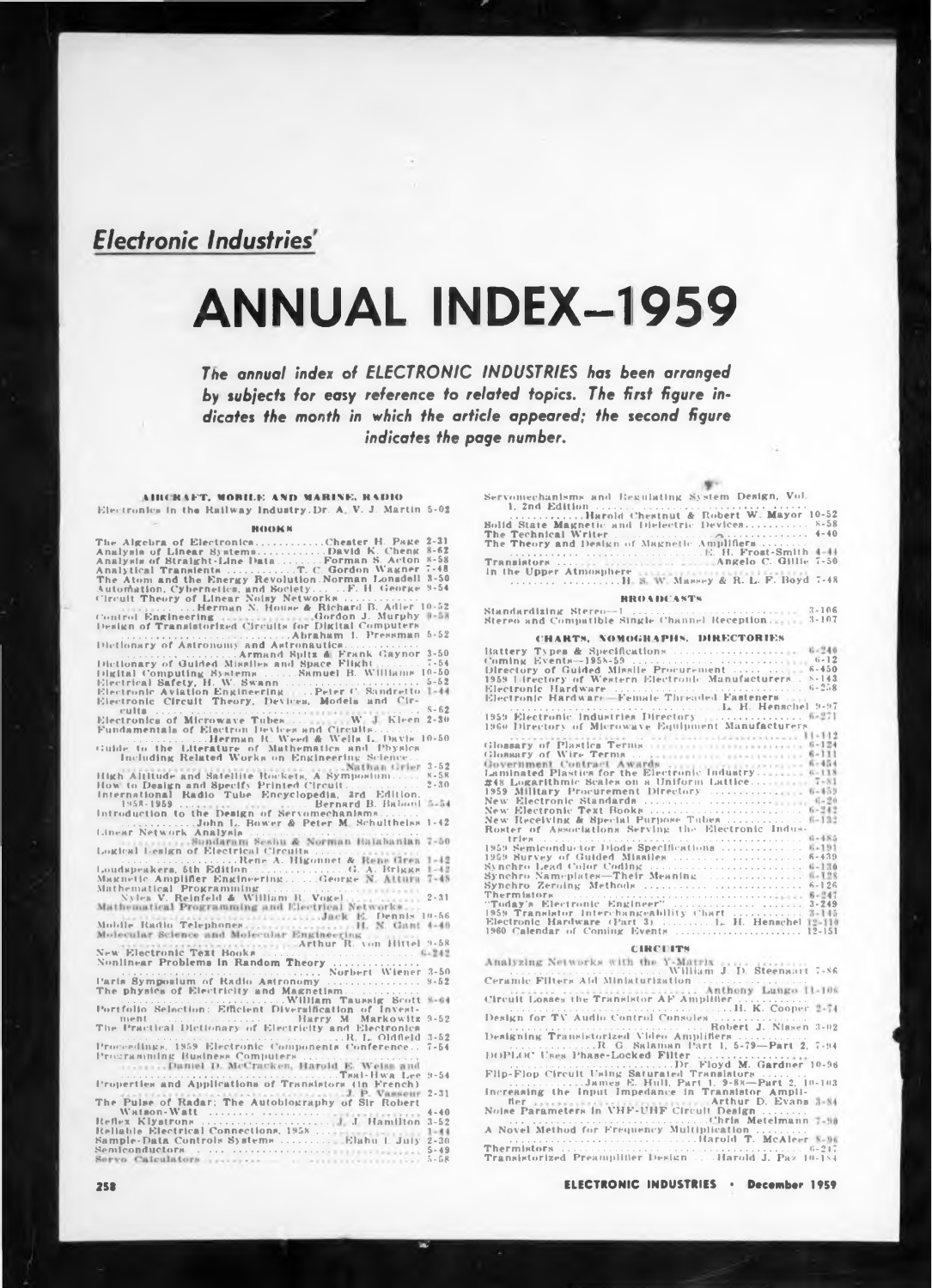William Brannian 1-02

4-02 5-9" . . .Allen I. Perlin Transistorizing a Flip-Flop "Trig" Eases Filter Calculation: ..................................................................Paul C. Constant. Jr. Unity-Gain Amplifiers Improve Operation........................... \_ ................ Gareth M. Davidson & Robert F Brady <sup>A</sup> Video Amplifier with a <sup>30</sup> MC Bandwidth.. W. A. Zini Charts Ease Amplifier Calculations.... Roy A, Henderson 12-182

Communicating in Space ......................Leang Design for the Dielectric Designing RDF Antennas The Future with Solid State Devices .................. ....Joseph B. Brauer F'art I, Dec. 1958—Part II, Interference from the Ionosphere.........Martin L. Shapiro Shaft Angle Encoder Afford High Accuracy .......................

COMPONENTS-CHASSIS ELEMENTS

Battery Types & Specifications Cooling Power Transistors . . . . Dynamics of Relay ............................................................... Prof. Charles E. Cameron Part I, 9-70—Part II, ..................................... Prof. D. D. Lingelbach Part ill, Dr. S. Lindena 8-89<br>8tanley Stern 9-77

10-86 11-96 6-121 Encapsulating and Potting Electronic The Future with Solid State Devices ......Joseph B. Bower Part 1, Glossary of Wire Terms .........................

| Encapsulating and Potting Electronic Components 6-121      |           |
|------------------------------------------------------------|-----------|
| The Future with Solid State Devices                        |           |
| Joseph B. Bower Part 1, Dec. 1958-Part II, 1-79            |           |
|                                                            | $6 - 111$ |
|                                                            | $6 - 251$ |
| Shrinking the Directional CouplerD. J. Nigg 9-92           |           |
|                                                            | $6 - 130$ |
| Synchro Nameplates-Their Meaning                           | $6 - 12N$ |
| Synchro Zeroing Methods                                    | $6 - 126$ |
| Thermistor Sensing Elements for -445°F.                    |           |
|                                                            |           |
|                                                            |           |
|                                                            |           |
|                                                            |           |
|                                                            |           |
| "Trig" Eases Filter Calculations                           |           |
| The contract of the contract of Paul C. Constant, Jr. 4-02 |           |
| Wire and Cable Reference Section  6-79                     |           |
| Voltage Variable Capacitors-State of the Art               |           |
| THE R. P. LEWIS CO., LANSING MICH.                         |           |

Art E. McMahon <sup>1</sup>

**<sup>&</sup>lt; OMPI THUS**

<sup>&</sup>lt; nity-Gain Amplifiers Improve Operation ........................... ..........................Gareth M. Davidson & Robert F. Brady For Data Handling Systems . . . Printed Diode and Resistor Matrices .............................. Dr. E. J. Schubert <sup>1</sup>

**CONVENTIONS** 

|                       | IRE Show Will Feature "Space" Theme  3-108 |  |
|-----------------------|--------------------------------------------|--|
| the state of the con- | <b>CUES FOR BROADCASTERS</b>               |  |

| Circuits                     |  |                                    |  |  |
|------------------------------|--|------------------------------------|--|--|
| and the property of the con- |  | <b>Britain Advised Association</b> |  |  |

Loudness Control<br>
Loudness Control<br>
Mike Cable Transformer Box<br>
Mike Cable Transformer Box<br>
Mobert J. Schilling 5-09<br>
Cable Air Monitor of Presumps<br>
Transister Heading the Number of Presumps<br>
Mikere 1-200<br>
Mikere 1-06<br>
Mik ..................Art Rogers 9-122 twrence L. Prado, Jr. 4-07 ........................................... 3-016 William R Shoots 10-187 Transmitter Neutralization . . . **MlNcellnuenu»** Battery Modification<br>Gates Transmitter Modification<br>Program Failure Alarm .......<br>Transmitter Interlock Bypass.

**Herarders. Playbacks** More on Silent Tape Recorder <sup>&</sup>lt;

..........................................................................N. Wayne Owens 9-1 Silent Tape Recorder Operation.. Albert J. Krukowski 7-1 Softening Hard Neoprene Recorder Drive Wheels...........

**Remote** Remote Power Amplifier.

.<br>Cartridg<mark>e Repla</mark>cement fo

Circuits<br>Blown Fuse Indicator............. William R. Shoots 11-206

|  |  | <b>EDITORIALS</b> |  |
|--|--|-------------------|--|
|  |  |                   |  |
|  |  |                   |  |
|  |  |                   |  |
|  |  |                   |  |
|  |  |                   |  |
|  |  |                   |  |
|  |  |                   |  |
|  |  |                   |  |
|  |  |                   |  |
|  |  |                   |  |
|  |  |                   |  |
|  |  |                   |  |

**ELECTRONIC INDUSTRIES <b>December** 1959

 $6 - 12$ <br>  $2 - 59$ <br>  $6 - 450$  $7 - 146$ <br>6 - 435<br>6 - 20 <>-454 7-81 6-459 Education for R & I)................................ Electronic Hardware . .... 1959 Electronic Industries Directory Electronics in the Railway Industry Why Do Companies Merge?...................... The Systems Engineer .................................. Obtaining Capital—Methods and Pitfalls B. Gilroy 11-256<br>6-258<br>6-271 .............. 8-224 Walker 12-238 Bower 12-242 "Today's Electronic Engineer" .................................................. Wall Street Looks at the Electronic Industry ................ ..............Casper M. Bower Part I, Dec. 1948—Part II, Opportunities in Electronics... The Personal Side of Re-Locating Relay Engineering<br>
Read Engineering<br>
Read Engineering<br>
Read Interactions Serving the Electronic Indus-<br>
Sensing RMS Values for Servo Systems<br>
Sensing RMS Values for Servo Systems<br>
Read L. Phillips 10-91<br>
Signify Higher "Ea John E. Hickey, Jr. Encapsulating and Potting Electronic Components...<br>Government Electronic Contract Awards<br>Government Contract Awards<br>2348 Logarithnic Scales on a Uniform Lattice<br>1959 Military Procurement Directory .........<br>1959 Military S .................. . . . Richard E. Shafer DOPLOC Uses Phase-Locked Filter ......................................... " ...............................................................Dr. Floyd M. Gardner 10-96 .................................... 6-251 Electronic Indus ....................................... 6-485 Stanley E. Jacke 10-128 <sup>1959</sup> Survey of Guided Missiles ...................................... <sup>&</sup>lt; System Reliability What it is and Why ................................ ...............................................................Jerome <sup>E</sup> Toftler ' Thermoelectricity—Stat«- of the Art ....................................... .......................................................... Christopher Celent **GKNKn kb** Coming Events—1958-59 .................................. Design for "Man-in-Space" ............................ Directory of Guided Missile Procurement

Humphreys 3-102 M Hallo 12-104 Designing a Spectrum Analyzer....................... .............................................Robert Saul & Elaine Lulotf Diagnosing with Strain Gages .................................................. ..Dr. Hugo E. Dahlke & Dr. Walter Welkowitz For R-F Measurements . . . Design and Build an Ane-choic Chamber ............................................ R. F. Kolar High Accuracy Time Interval Measurements....................... .........................................................Herbert D. Tanzman How to Measure Wide Band Impedance.. Ken A. Simons Noise Parameters in VHF-UHF Circuit Design................ ......................................................................... Chris Meteimann Phase Speakers with a Scope...............................Bob E. Tripp Radiation Shielded Thermometer Design.............................

### **niC'RHW 4VK**

Calculating the Thermal Stresses in Klystron Windows<br>Detector Uses Refex Klystron.......Dr. Kora Ishil<br>Design for the Dielectric Lens.......Willis E. Junker<br>Design for the Dielectric Lens.......Willis E. Junker<br>Electron-Be Tubes.................................. Blattner A Frank E. Vaccaro Design and Build an Ane-Focusing Traveling Wave Tubes<br>
For R-F Measurements ... Donald J. Battner & Frank E. Vaccare<br>
thole Chamber ... In E. Kolar 4-72<br>
the chamber ... In E. Kolar 4-72<br>
Interference from the longsphere ... Martin L. Shapiro 3-7 PRINTED CIRCUITS **SECURED 11-88** Allan II. Lytel ... PRODUCTION METHODS Electronic Hardware ............ 6-258

**<sup>r</sup> tn tit** m Through PPI Shading ............................. ........................................Dr. Daniel Levine <sup>11</sup>

iking Radar .............. r. Angelo Montani 11-94 Edward W. Koenig 5-70 .Martin L. Shapiro 3-76 ...Joseph S. Titus 11-80 Ightness Radar Indicators, nee from the Ionosphere., ig Radar <sup>I</sup> election Range

# **REMABII II»** Dynamic Reliability .................................................... 5-74 »liability What it is and Why ................................ ............................................................Jerome E. Toffler 7-118

**8EMK ONUUC TOHS** >lve Design Problems ........................................... Thomas R. Nisbet & Dr. William W. Happ X-84 s the Transistor AF Amplifier.........................

Designing Translatorized Video Amplifiers<br>
........R. G. Salaman, Part I-5-79—Part II-7-9<br>Do You Know Your ......lators? .....Rudolf F. Graf 3-11<br>
(Configuration page 260)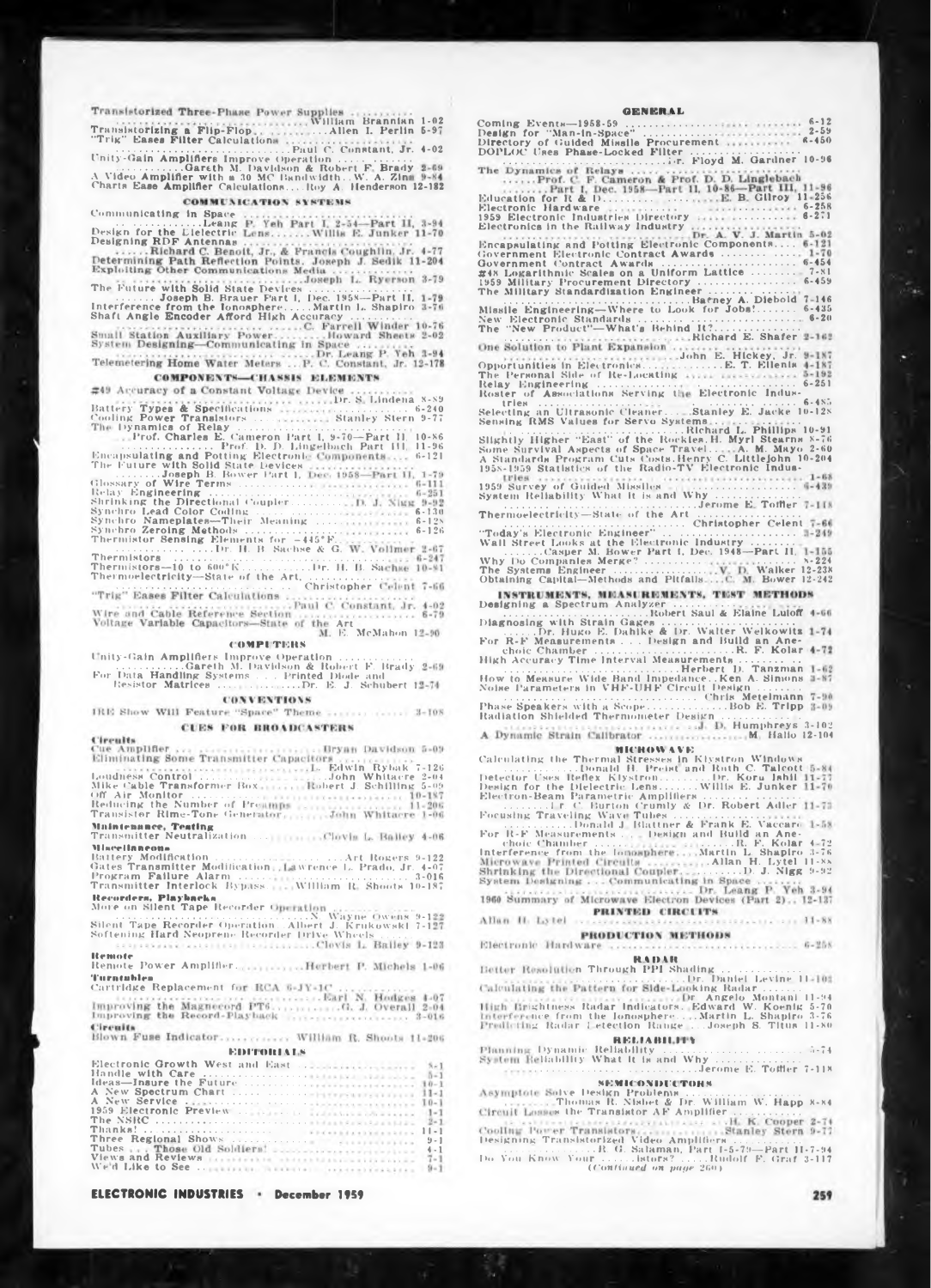# **Waters** has a watertight case!



Waters APW12 Sealed Potentiometer is so watertight and so heat resistant that It operates reliably even in boiling<br>water! The APW!/2 is completely unaffected by humidity and water vapor, the

two common causes of potentiometer failures in aircraft and missiles, where  $\frac{1}{2}$  may pressure and altitude changes allow<br>equipment "to breathe". Naturally, the water-<br>tight construction of the APW $\frac{1}{2}$  also seals out dust and other minute particles which might cause failure. Meets MIL-E-5272A immersion specifications by means of a double "O" ring shaft seal. The glass-to-metal terminal board is soldersealed to the case. Available with 125°C or 150°C construction, mechanical rotation stops, special winding angles, values to 100K and tighter linearity tolerances. Can be supplied with op-

tional split bushings and various shaft lengths. (Waters WPW!, Sealed Potentiometer features the same construction as the APW1/2, but with a servo face.) Write for Bulletin APW-359.



**POTENTIOMETERS** SLUG TIMER COIL FORMS **RF COILS CHOKES** POT HOOK® PANEL MOUNTS TORQUE WATCHO GAUGES C'TROL METER/CONTROLLER **INSTRUMENTS** 

# **ANNUAL INDEX-1959**

Designing Translatorized Video Amplifiers ... Rissen 3-02<br>
Horizontal Deflection Switching ..., H. B. Salaman, Part 1-5-79-Part 11-7-94<br>
Horizontal Deflection Switching ..., M. J. Hellstrom 8-102<br>
Microwave for Community A

| A Video Amplifier with a 30 MC Bandwidth W. A. Zina 9-84<br>TURES                               |
|-------------------------------------------------------------------------------------------------|
| Calculating the Thermal Stresses in Klystron Windows                                            |
| Donald H. Priest and Ruth C. Talcott 5-84                                                       |
| Focusing Traveling Wave Tubes<br>Donald J. Blattner & Frank E. Vaccaro 1-58                     |
| #47 Locating the Operating Point of a Triode                                                    |
|                                                                                                 |
| New Receiving & Special Purpose Tubes  6-132                                                    |
| The Thimble Tubes<br>$4 - 64$                                                                   |
| Tubes or Translators? Robert E. Moe 4-58<br>What Cathode is Best for the Job? John J. Bowe 4-84 |
|                                                                                                 |
| <b>PAGE FROM AN ENGINEER'S NOTEBOOK</b>                                                         |
| #47 Locating the Operating Point of a Triode                                                    |
|                                                                                                 |
| #48 Logarithmic Scales on a Uniform Lattice  7-81<br>#49 Accuracy of a Constant Voltage Device  |
|                                                                                                 |
| #50 Table of Exponentials, e" and e-". Klaus H. Jaensch 12-79                                   |
| #51 Average Heat Dissipation in Translators & Diodes . 12-103                                   |
| WHAT'S NEW                                                                                      |
| <b>Alreraft</b>                                                                                 |
|                                                                                                 |
| Visulation <i>intervention</i> continuous continuous 5-96                                       |
| <b>Cleculta</b>                                                                                 |
|                                                                                                 |
|                                                                                                 |
|                                                                                                 |
| Computers                                                                                       |
|                                                                                                 |
| General<br>Breaking the Tungsten Barrier  4-92                                                  |
|                                                                                                 |
| $9 - 83$                                                                                        |
| $2 - 72$                                                                                        |
|                                                                                                 |
|                                                                                                 |
|                                                                                                 |
|                                                                                                 |
| <b>Measuring Equipment</b>                                                                      |
| Automatic Reader for High-Precision Balances  1-60                                              |
|                                                                                                 |
| New Capacitance Standards  1-72                                                                 |
|                                                                                                 |
| Ultrascope-For Medical Electronics  2-101                                                       |
| <b>Printed Circuits</b><br>Fighting Flux Contamination  11-110                                  |
| Semiconductors                                                                                  |
|                                                                                                 |
|                                                                                                 |
| <b>Television</b>                                                                               |
|                                                                                                 |

|                                               | A 11 REAGAN A SAIR PM |  |                                               |  |
|-----------------------------------------------|-----------------------|--|-----------------------------------------------|--|
| insistorized TV Features Optical System  7-80 |                       |  |                                               |  |
| evision                                       |                       |  | insistorized TV Features Optical System  7-80 |  |

### **AUTHORS INDEX**

Adler, Dr. Robert-Electron-Beam Parametric Ampli-

Adler, Dr. Hohert-Electron-Beam Parametric Ampli-<br>
Armattrag, Harold 1., Using Unuau<br>
Renolt, Richard C. Jr.-Designing RDF Antennas....<br>
Renolt, Richard C. Jr.-Designing RDF Antennas...<br>
Howe, John J.--Whil Street Looks at  $\begin{array}{r} 11 - 73 \\ 5 - 90 \\ 4 - 77 \\ 1 - 58 \end{array}$  $4 - 84$  $\frac{1}{0}$ . 1-155  $2 - 69$ eration<br>**nnian, William—Transistorized Three-Phase Power Brannian**,  $1.02$  $1 - 79$  $2 - 64$  $10 - 86$ 

### 240

Circle 305 on Inquiry Card

**ELECTRONIC INDUSTRIES - December 1959**